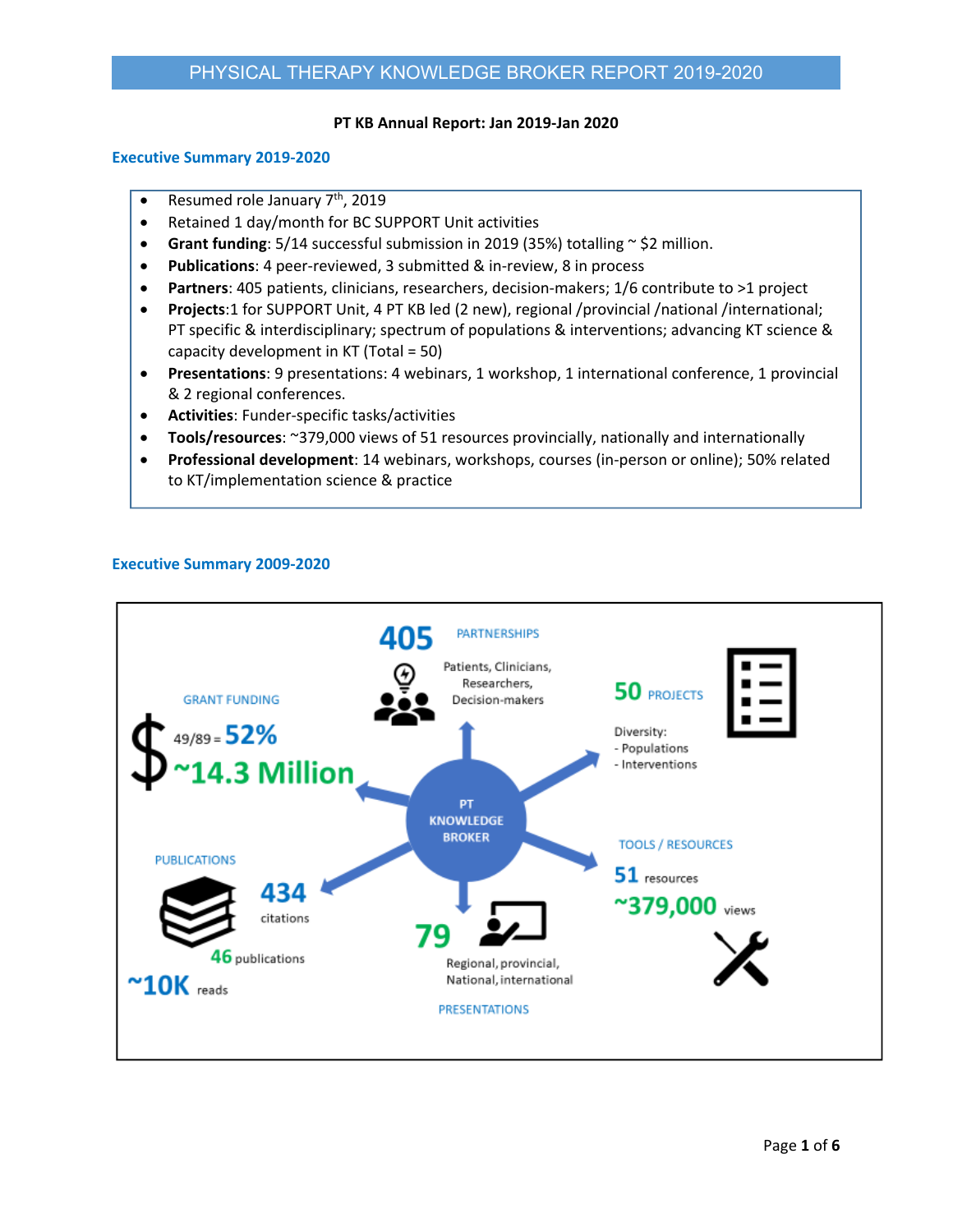## **1.0 Grant Funding** (as of January 10, 2020)

- 2019: 5/14 successful (35%) \$2,126,525
- Total: 49/ 89 grant applications successful (52%) \$14,290,387

| The Arthritis Society<br><b>STAR Career Dev Award</b> | Preventing osteoarthritis after a sport-related<br>knee injury                                                                                          | $2020 -$<br>2022 | J Whittaker             | Collaborator                  |
|-------------------------------------------------------|---------------------------------------------------------------------------------------------------------------------------------------------------------|------------------|-------------------------|-------------------------------|
| The Arthritis Society<br><b>STAR Career Dev Award</b> | A Better Match: Transforming rheumatoid<br>arthritis care through patient reported<br>outcomes                                                          | 2020-<br>2022    | C E Hawkins<br>Barber   | Principal K Knowledge<br>User |
| <b>MSFHR</b><br>Convening & Collaborating             | Building towards consensus on<br>compensation and conflict in patient-oriented<br>research (POR)                                                        | 2019-<br>2020    | D Banner                | Knowledge User                |
| <b>CIHR Project Scheme</b>                            | Improving the identification and treatment of<br>young adults with heart disease: the Study to<br>Avoid Vascular Events in British Columbia             | $2019 -$<br>2024 | L Brunham<br>S Pimstone | Co-Investigator               |
| <b>CIHR Project Grant</b>                             | Title: Risk of Retinal Toxicity in Patients with<br>Systemic Lupus Erythematosus and<br>Rheumatoid Arthritis on Long-term<br>Hydroxychloroquine Therapy | $2019 -$<br>2024 | JA Avina-Zubieta        | Collaborator                  |

## **2.0 Publications**

## *Peer reviewed publications (N = 4; Total = 46)*

 Belton J, **Hoens A**, Scott A, Ardern CL. Patients as Partners in Research: It's the Right Thing to Do. Journal of Orthopaedic & Sports Physical Therapy. 2019 49(9), 623‐626. DOI: 10.2519/jsopt.2019.0106.

 Cho RY, Weng J, Lynch K, Ng P, Brown C, **Hoens AM**, Barry K, Brunham LR, Pimstone S. Priorities for Services in Young Patients With Atherosclerotic Cardiovascular Disease and Their Family Members: An Exploratory Mixed‐Methods Study. CJC Open 1 (2019) 107e114.

 Leese J, Macdonald GG, Tran BC, Wong R, Backman CL, Townsend AF, Davis AM, Jones CA, Gromala D, Avina‐Zubieta JA, **Hoens, A**, Li LC. Using physical activity trackers in arthritis self‐management: A qualitative study of patient and rehabilitation professional perspectives. Arthritis Care & Research 2019;71(2):227‐236.

 Chan C, Inskip JA, Kirkham AR, Anserimo M, Dumont G, Li L, Ho K, Novak‐Lauscher H, Ryerson CJ, **Hoens AM**, Chen P, Garde A, Road JD, Camp PG. A smartphone oximeter with a fingertip probe for use during exercise training: usability, validity and reliability in individuals with chronic lung disease and controls. Physiotherapy. 2019. 105(3), 297‐306.

## *ResearchGate Metrics (as of Jan 10, 2020)*

434citations; 9, 431 reads; RG score 29.98 (> 87.5% of members); h index = 12

## **3.0 Partners**

**‐** 405 patients, healthcare providers, researchers, healthcare administrators

‐ ~1/6 contribute to more than 1 project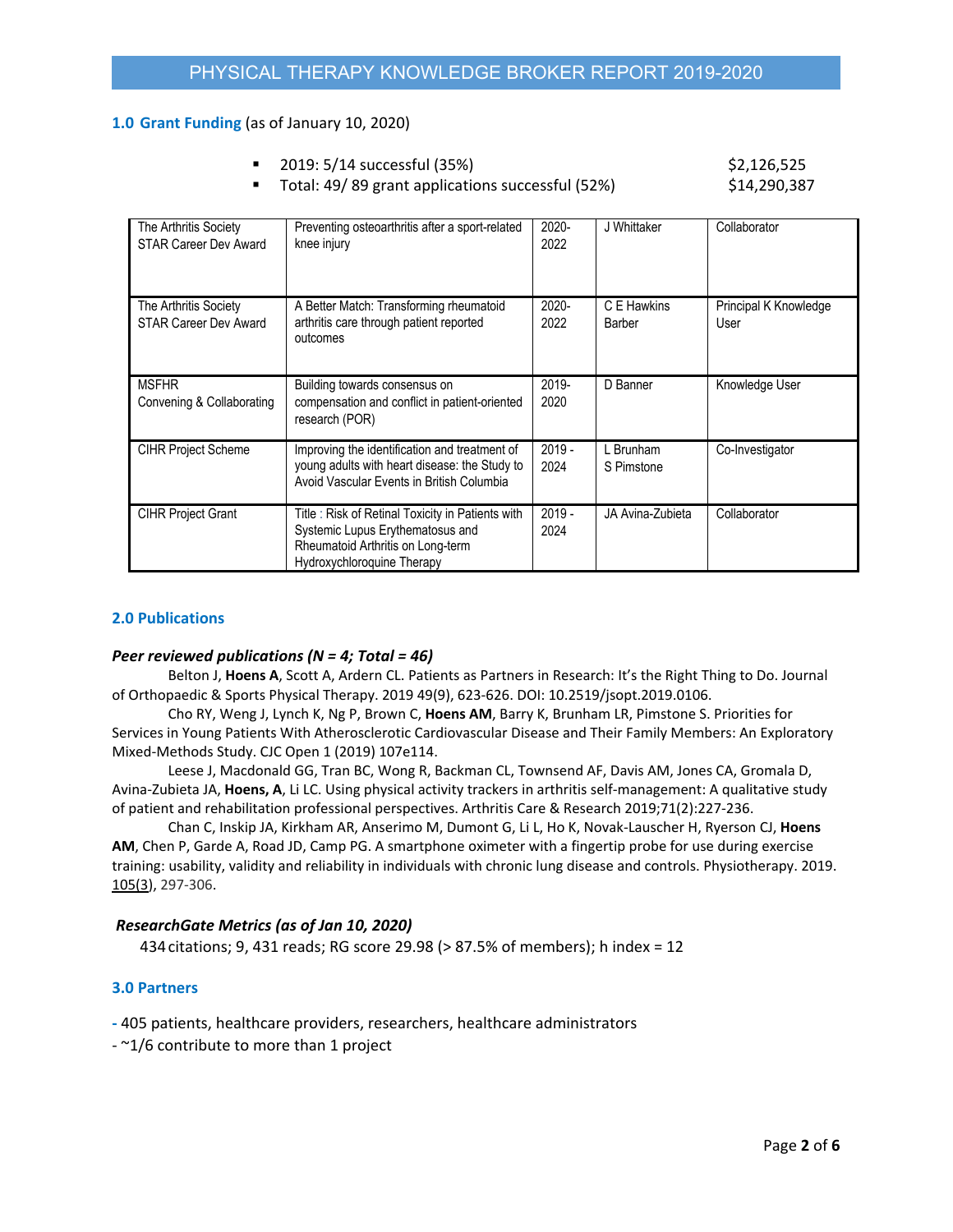## **4.0 Projects (N=33; Total = 50)**

# *4.1 BC SUPPORT Unit*

**Citizen Science project**: Development of a new web‐based app, *CHANGE (Citizen Health: Action, Network & Global Engagement)* to enable citizens to contribute data to help elucidate research questions relevant to the burden of symptoms.

## *4.2 PT KB‐ Led Projects*

4.2.1 New (Call for Proposals Jan 18<sup>th</sup> 2019)

‐ The **Resisted Exercise Initiative (RExI):** To describe the current use and identify barriers to resistance exercise by physiotherapists for older adults in BC hospitals and develop knowledge translation science based strategies to target identified barriers.

**‐ Knowledge Translation for Pain Science Division Initiative (KT4PSD):** A project to enhance the use of knowledge tools available from the Pain Science Division of the Canadian Physiotherapy Association to support Canadian Physiotherapists in providing evidence-informed pain management.

## *4.2.2 Resumed*

## **‐ The Physical Activity Support Kit Initiative (PASKI)**

‐ Multiyear project to identify, appraise & recommend resources for (1) patients and (2) healthcare providers for facilitating physical activity in those living with chronic conditions

‐ Host: HealthLink BC

‐ Update of **Achilles Tendinopathy Toolkit** (with toolkit team & MPT students)

## *4.3 Collaborations*

**‐ Legacy Airway Health:** Advancing research and care for COPD and asthma

**‐ KT Pathways**: Online tool to self‐assess and build competencies in KT

‐ **Improving pain education across entry‐level physiotherapy programs in Canada**: A 5‐year initiative to elucidate and address inconsistencies in Canadian physiotherapy programs use of best evidence on pain education.

‐ **Compensation and Conflict in Patient‐Oriented Research (POR)**: A critical exploration & consensus building initiative re the compensation of patients in POR and how conflicts of interest are, and could be, managed.

‐ **CAPS**: The Canadian Anterior Cruciate Ligament Tear and Primary care Survey to assess the extent to which Canadian primary care health professionals' follow evidence-based guidelines when diagnosing and managing persons with ACL tears.

‐ **Running and Osteoarthritis**: Patient and healthcare provider perspectives re running and knee health

‐ **Pharmacogenetics and Mental Health Initiative**: What is the effectiveness and cost‐effectiveness of introducing pharmacogenomic testing in BC, as a routine component of clinical practice, in the care of people with depression?

‐ **MOBILIZE**: International initiative to personalize exercise therapy and self‐management for patients with multimorbidity

‐ **Studying consensus methods in integrated knowledge translation to promote patient‐oriented research:** A BC SUPPORT Unit funded KT/Implementation Science Methods Cluster project

‐ **ISTART**: A behaviour change science and patient‐oriented research approach to develop 1) a methodology for tailoring strength training interventions and 2) a behavioural intervention to improve strength training participation among people with rheumatoid arthritis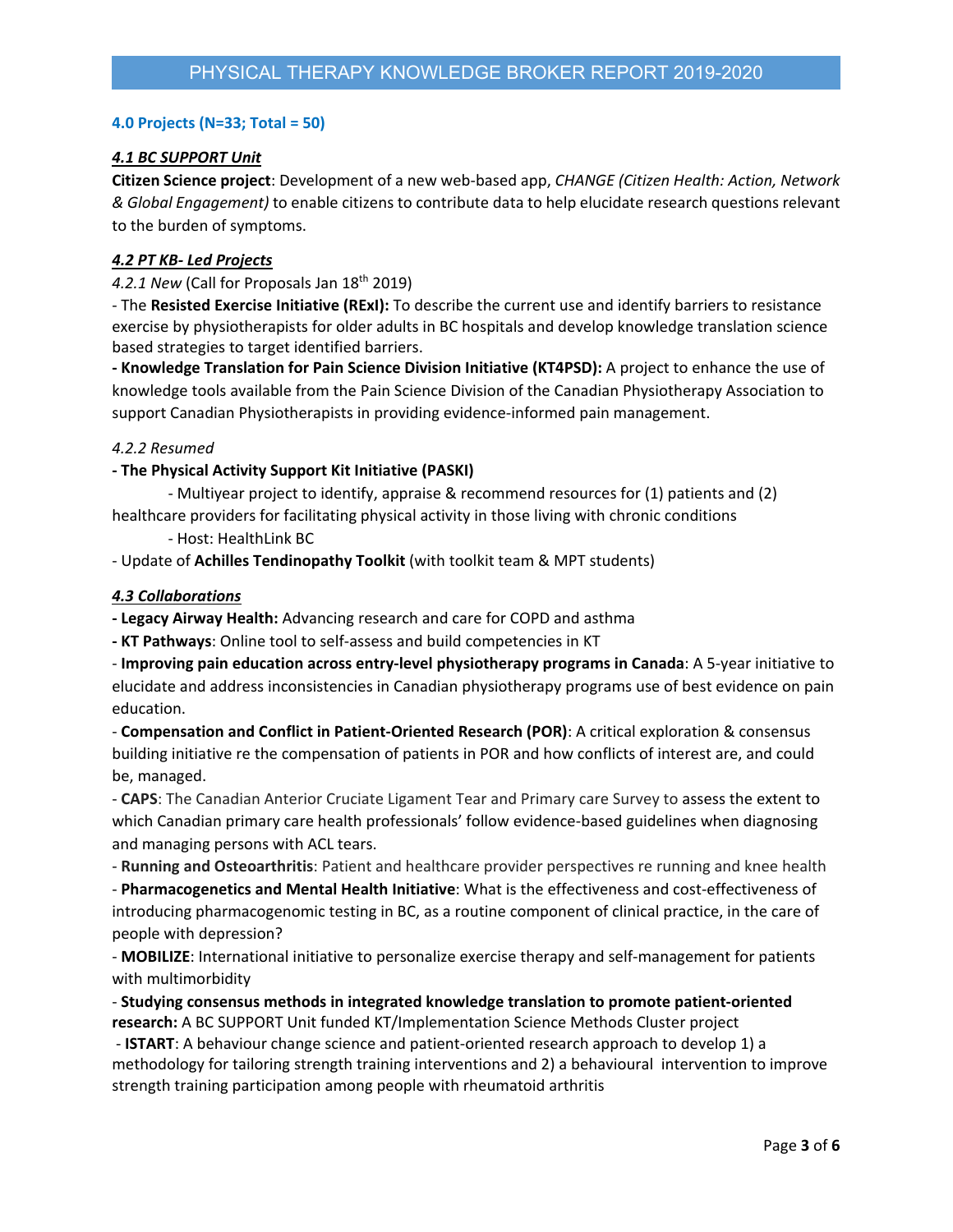# PHYSICAL THERAPY KNOWLEDGE BROKER REPORT 2019-2020

‐ **CANA TEXTS**: A pragmatic randomized controlled trial evaluating the impact of a tele‐asthma self‐ management intervention (*Canadian Asthma Text Messaging Study*) on reducing asthma exacerbations

‐ **Incorporating intersectionality in KT models, theories and frameworks:** Pan‐Canadian IKT initiative to enhance existing KT models, theories & frameworks to enable implementation practitioners to incorporate intersectionality in projects/activities

‐ **Defining patient complexity in rheumatology to enhance a tailored approach to patient care.**  Measuring patient complexity to help identify which patients, at specific points in time, need more or different types of care.

‐ **Stop OsteoARthritis (SOAR) Program:** Evaluating the acceptability, feasibility, and preliminary efficacy of a novel physiotherapist‐guided osteoarthritis risk reduction program for youth who have suffered a sport‐related knee injury.

‐ **Retinal toxicity due to longterm hydroxycholoroquine use in SLE & RA**: The overall goal of this project is to evaluate HCQ retinopathy in a prospective, population‐based sample of HCQ users with SLE and RA using state‐of‐the‐art ophthalmologic assessment.

‐ **Support Mobility in Aging; Refining Rehabilitation Therapy (SMARRT) Network**: a panCanadian network transform and advance how physical activity and exercise are prescribed, practiced/monitored, and implemented

‐ **Breast cancer surgery recovery and rehabilitation.** An iKT based stakeholder engagement to advance support for recovery and rehabilitation from breast cancer surgery.

‐ **Telehealth for BC Citizens awaiting & recovering from total joint replacement** Telehealth to support patients awaiting and recovering from total hip or total knee arthroplasty.

‐ **Creating a Clinical Pathway for Patients who Vape:** Initiative to coordinate research & care for youth addicted or at risk of addiction, to vaping.

‐ **SAVE BC**: Improving the identification and treatment of young adults with heart disease: the Study to Avoid cardioVascular Events in British Columbia

‐ **eQUIP** ‐**e**ffective **Qu**ality indicator **I**mplementation for **P**atients: Using an iKT approach, facilitate the implementation of 10 evidence-based quality indicators to improve quality of post-total joint rehabilitation.

‐ **PEIRS**: Development and validation of an empirically based measurement tool to evaluate meaningful engagement of patients on research teams (Patient Engagement in Research Scale)

‐ **ICON**: A CIHR funded network to advance knowledge translation in order to optimize mobility independence in older adults (Improving Cognitive & jOint health Network)

‐ **SuPRA**: Supporting Physical Activity & Reducing Sedentary Time in Arthritis by use of an app paired with Fitbit and education for people with knee OA to improve moderate/vigorous physical activity and reduce sedentary time

‐ **OPAM**: RCT to examine the efficacy of a Physiotherapist‐led counselling program versus a delayed treatment control to support physical activity participation in Inflammatory Arthritis

‐ **Achilles Tendinopathy Toolkit:** Toolkit to support evidence‐informed management of Achilles tendinopathy.

‐ **The** *It IS about us!***:** Patients' Perspectives on Patient Engagement in Health Research: Resources to guide patients, researchers and research organizations in supporting practices of meaningful patient engagement.

‐ **Monitor OA**: The use of a wearable, a group education session, and remote coaching by a PT to improve physical activity and reduce sedentary time in pts with knee OA.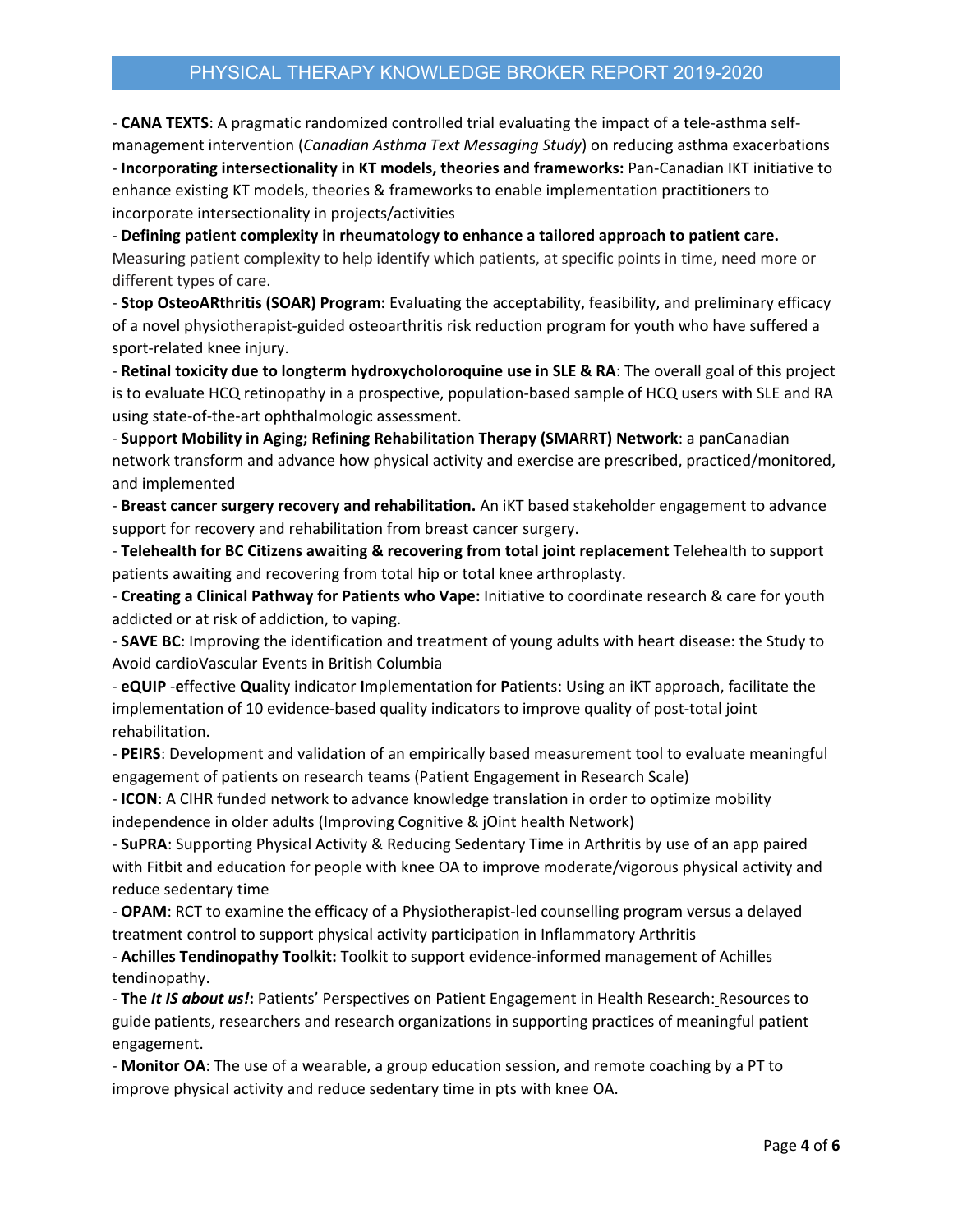## **5.0 Presentations**

| <b>Dec</b> | Physiotherapy Alberta & PABC webinar: Stimulating Action. Best practice in the use of NMES        |
|------------|---------------------------------------------------------------------------------------------------|
|            | Dec 12 (1 hour)                                                                                   |
| Nov        | META Workshops 2019. Alberta SPOR SUPPORT Unit. Tools for Patient-Oriented Knowledge              |
|            | Translation (T4PO-KT): Implementing Practice Change (4 hours)                                     |
| Nov        | PABC Webinar: Orthotics for MSK lower limb pain. What PTs should know. Co-presented with          |
|            | Dr Michael Hunt Nov 13 (1.5 hours)                                                                |
| Oct.       | PABC Webinar: Getting an accurate picture: Should PTs let imaging guide their practice, Co-       |
|            | presented with Dr Jackie Whittaker Oct 22 (1.5 hrs)                                               |
| June       | VCHRI KT: Some ClariTy; and The KT Pathway Jun 18 (1.5 hrs)                                       |
| May        | World Congress of Physical Therapy: Living well with a long term condition - it is part of who I  |
|            | am. Invited panelist. Discussion session. May 17 (1.5 hrs)                                        |
| May        | World Congress of Physical Therapy: The evidenced role of electrophysical modalities in           |
|            | contemporary physical therapy. Focused symposium. Chair and Presenter. May 18 (2 hrs)             |
| April      | STEPUP 2019: KT in PT: It Matters  To all of Us. Keynote. April 29 (45 minutes)                   |
| April      | BC PT Forum: Panel Facilitator An exploration of the use of the terms 'Passive' & 'Active' Apr 25 |
|            | (1 hrs)                                                                                           |

# **6.0 Activities**

## *6.1 UBC Dept of PT*

- ‐ Update BC PT Research Collaboration Registry
- ‐ Faculty meetings
- ‐ Newsletter articles
- ‐ Breast Cancer Research‐ stakeholder engagement event
- ‐ Discussions re survey of tool to evaluate acute care caseloads

## *6.2 PABC*

- ‐ BC Medical Journal Infographic
- ‐ Staff/team events
- ‐ Newsletter articles

## *6.3 VCHRI*

- ‐ Discussion re liability support
- ‐ Meeting with Research Navigators
- ‐ Discussion: KT where are we and how can we help?
- ‐ Support for Legacy Airway Health

# *6.4 BC SUPPORT Unit*

- ‐ Development & launch of Citizen Science initiative
- ‐ Interviews & selection of KT Specialist

## *6.5 Other*

- ‐ MSFHR: consultation re changes to Health Professional Investigator Awards
- ‐ Co‐authorship on BC KT Collaborative manuscript